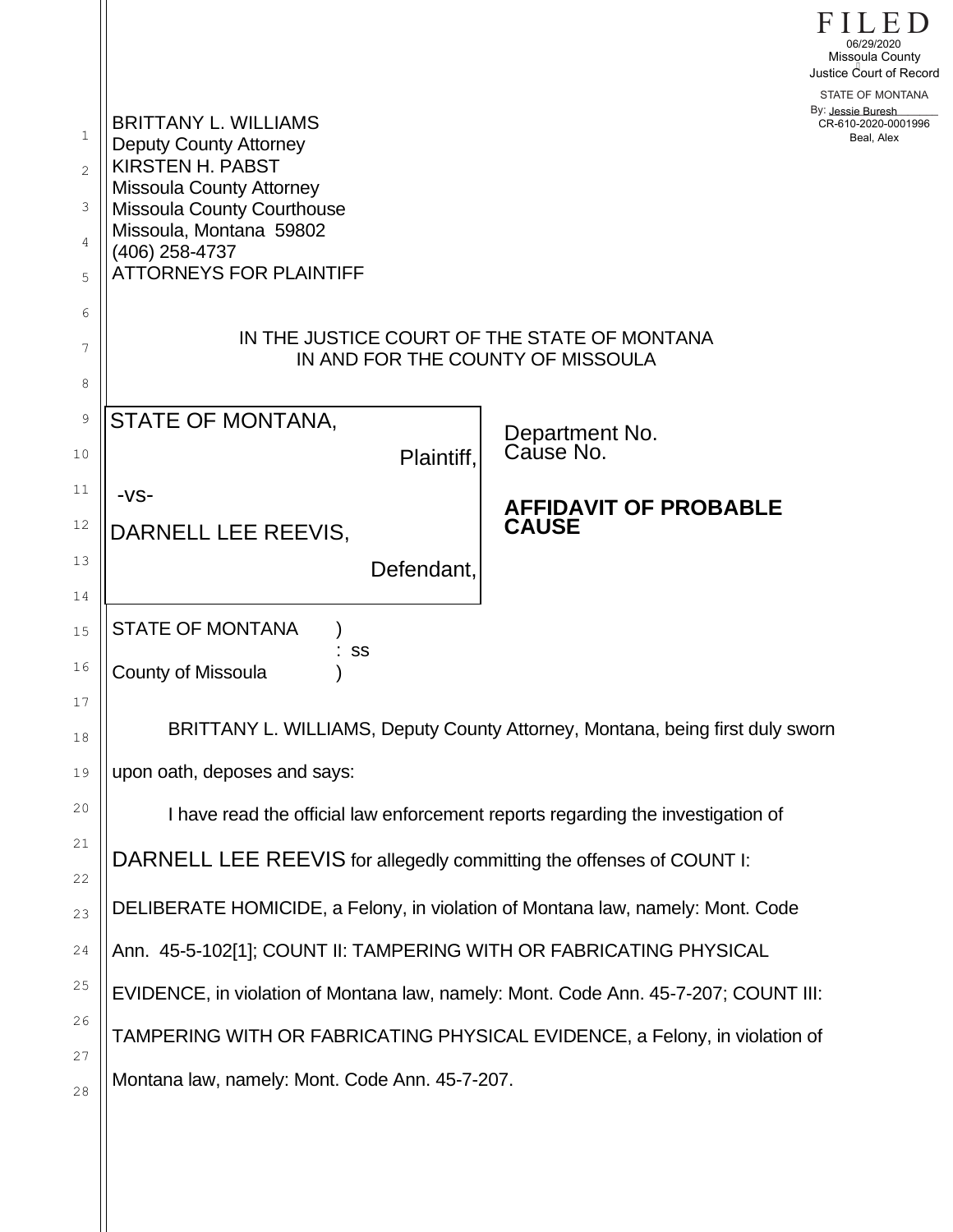Based upon the following facts which have been obtained from reports of the law enforcement officer which, if true, constitute sufficient probable cause to justify the filing of the charges. The facts from those reports are as follows:

On or about the 25<sup>th</sup> day of June, 2020, Missoula County Sheriff's Deputies and Confederated Salish and Kootenai Tribal Officers responded to a report of a disturbance at 24581 Mary Big Same Lane, within Missoula County. Upon arrival, officers from both agencies spoke with the involved parties, Paul Big Sam, Mary Big Sam and Darnell Reevis, the-above named Defendant. During the investigation, tribal officers made the decision to recommend domestic assault charges against the Defendant for her assault on Paul and/or Mary.

Through interviews on the 25<sup>th</sup>, officers determined that Paul and Mary are siblings and the Defendant is Mary's daughter and the Defendant is Paul's niece. Paul and Mary, were having a barbeque when the Defendant asked Mary, for money and/or to use her vehicle. When Mary told the Defendant no, the Defendant became angry and Mary soon found the Defendant rummaging through her purse in an attempt to find Mary's bank card. Mary was able to get her purse back and secure it in her room. At this time, the Defendant became more angry with Mary and the Defendant attempted to head butt Mary and pushed the barbeque over. Paul then stepped in and pushed the Defendant away from Mary. Paul and the Defendant then engaged in an altercation, which ended when the Defendant head butted Paul. Both Paul and Mary indicated the Defendant was looking for money to buy drugs and that the Defendant had a long history of physical abuse against Mary, her mother. Mary showed tribal law enforcement a bruise on her arm, which she stated was from the Defendant grabbing her arm when Mary refused to provide her drugs.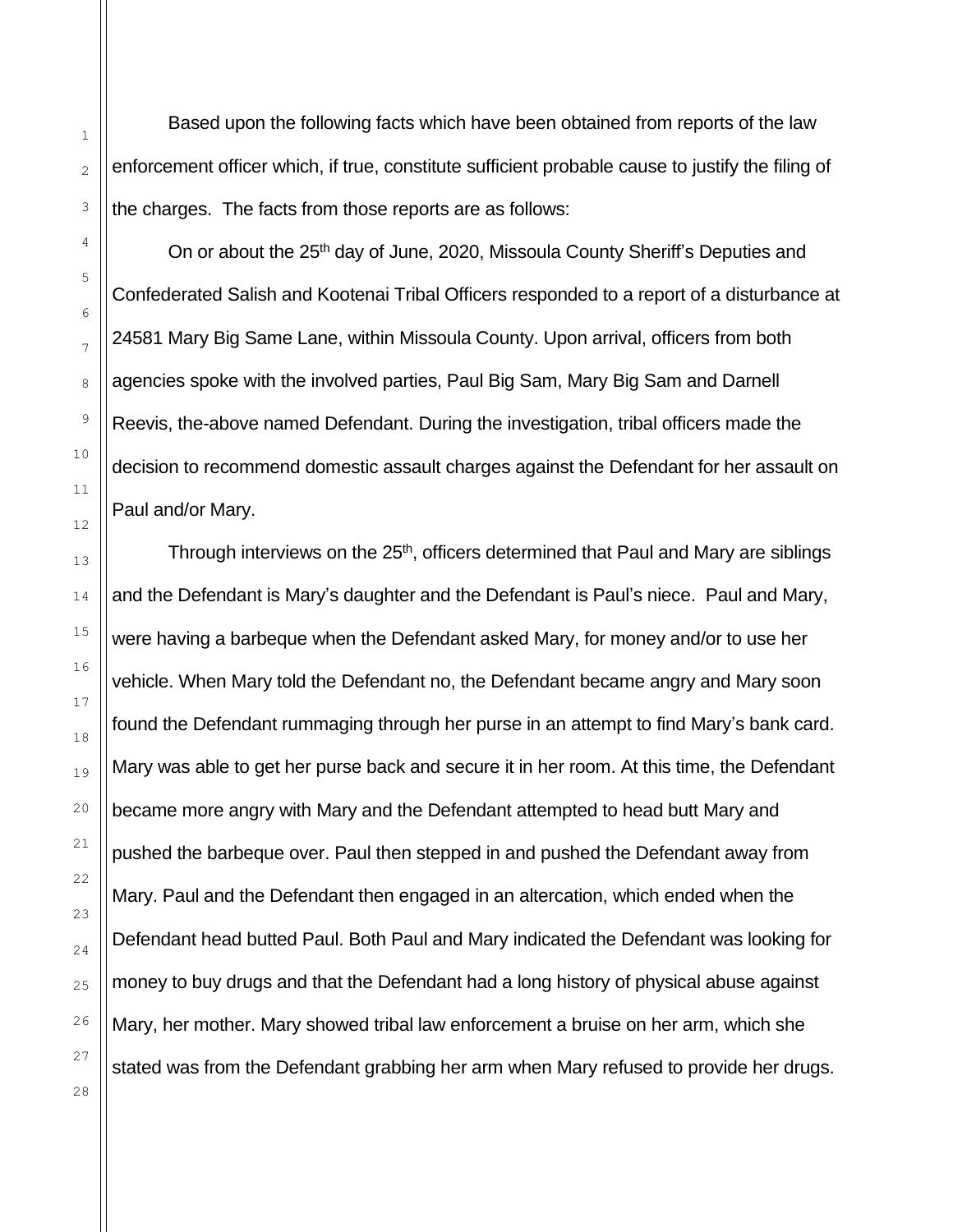Mary also stated she had other markings on her back from another assault when the Defendant pushed her.

On the 25<sup>th</sup>, the Defendant was not arrested for the domestic assault, but instead was transported via ambulance to St. Patrick Hospital where she was treated for the laceration to her face, caused from head butting Paul and for previous un-related injuries sustained to her neck and shoulder. The Defendant was released from St. Patrick Hospital and returned to the home she shares with Mary on Big Sam Lane.

In the late morning hours on the 26<sup>th</sup> day of June, 2020, Mary had found her brother Paul in the yard with his face covered in blood and his eyes appeared black and purple and swollen shut. Mary called other family members to help transport Paul to the hospital. Upon the other family member's arrival, Tribal law enforcement was again called around 12:39 PM, as well as the Missoula County Sheriff's Office.

Upon arrival, officers found Paul in the backseat of a family member's vehicle. Paul appeared severely injured and was unable to speak, but only to say that he did not feel good. Mary and her family informed law enforcement that the Defendant has assaulted Paul with an aluminum baseball bat. Tribal Officer Haynes entered the home with Mary's permission and spoke with the Defendant. The Defendant immediately began saying she acted in self defense and showed Officer Haynes some photos on her phone. Officer Haynes read the Defendant her Miranda rights and she acknowledged that she understood. The Defendant admitted to striking her uncle four times with a metal bat, but again said she acted in self-defense. The Defendant showed Officer Haynes a photo of herself that he noted was taken the previous night, when the Defendant had head butted Paul. The Defendant stated she had assaulted Paul in response to the injuries she had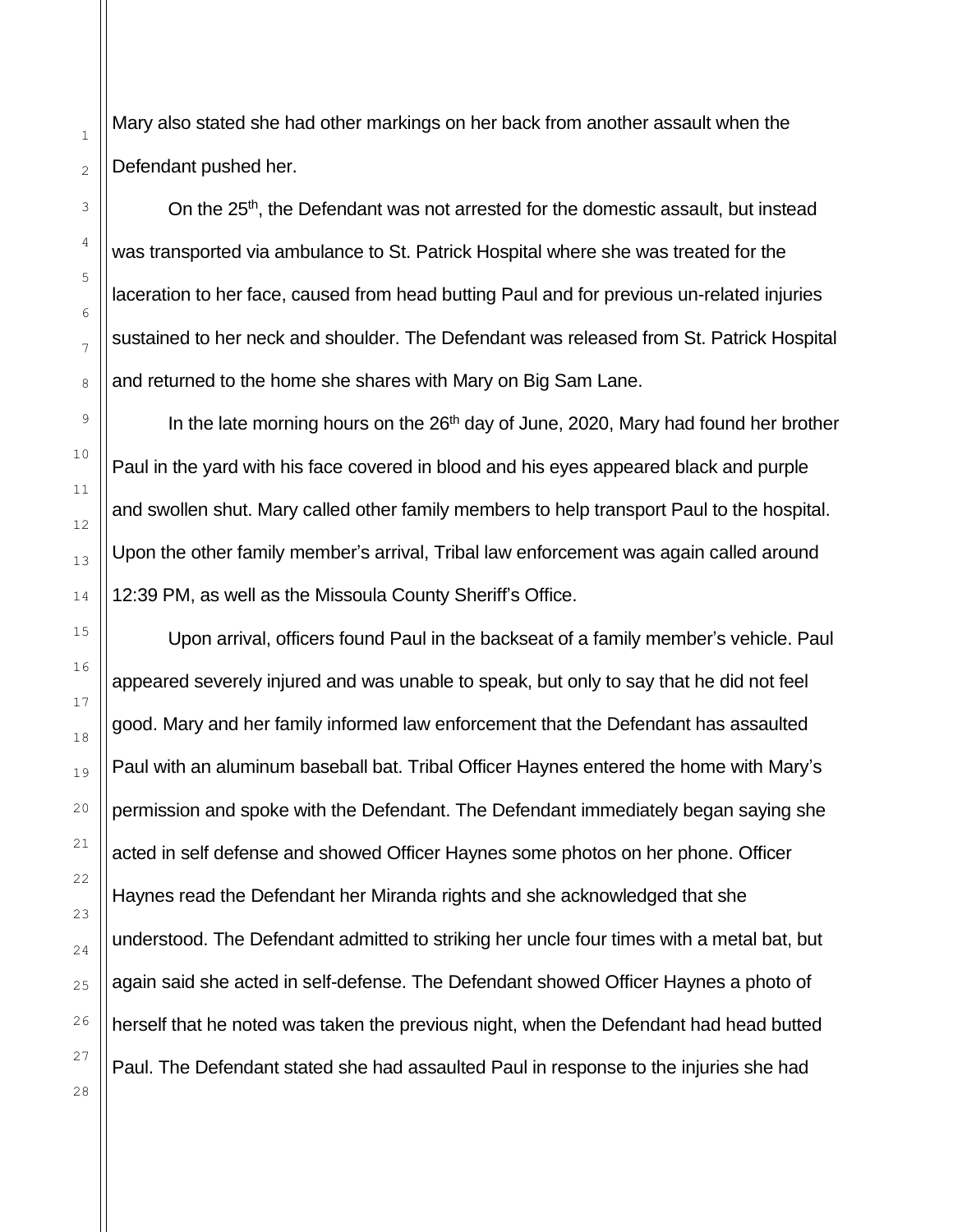received, the Defendant attempted to convince Officer Haynes that the injuries from the previous night were done to her by Paul on the 26<sup>th</sup>. The Defendant then began explaining how after she assaulted her uncle, she washed blood from his face and took a photograph of him. The photo had a time stamp of 6:47 AM on the morning of the  $26<sup>th</sup>$ . Indicating law enforcement had not been called for several hours following the assault.

The Defendant was detained and placed in the back of Officer Haynes vehicle. When asked, the Defendant stated she had put the bat back where she and her mom keep it, near the door. The Defendant later changed her story to say she put the bat in one of the sheds and then stated she threw the bat in a field. The bat was ultimately found after an authorized search warrant was conducted; Deputies found the bat in the back of Mary's vehicle, covered with blankets, it was also noted that blood was found on the barrel of the bat.

Officers also spoke with Mary about the assault from that morning. Mary stated when the Defendant arrived home, she and Paul were in Paul's truck in the driveway. Mary stated the Defendant approached the vehicle in a state of high agitation. The Defendant began yelling, retreated to the house briefly and returned with a silver aluminum baseball bat. The Defendant then began breaking the windows of the truck. Mary then exited the truck and went inside, at which time a verbal argument continued between the Defendant and Paul. Sometime thereafter, the Defendant came back into the house and stated something about Mary better get outside and help her brother. She also stated something similar to "see what happens when you mess with me."

Officers also got information from other family members present who stated the Defendant indicated she believed she was acting in self-defense due to past family

1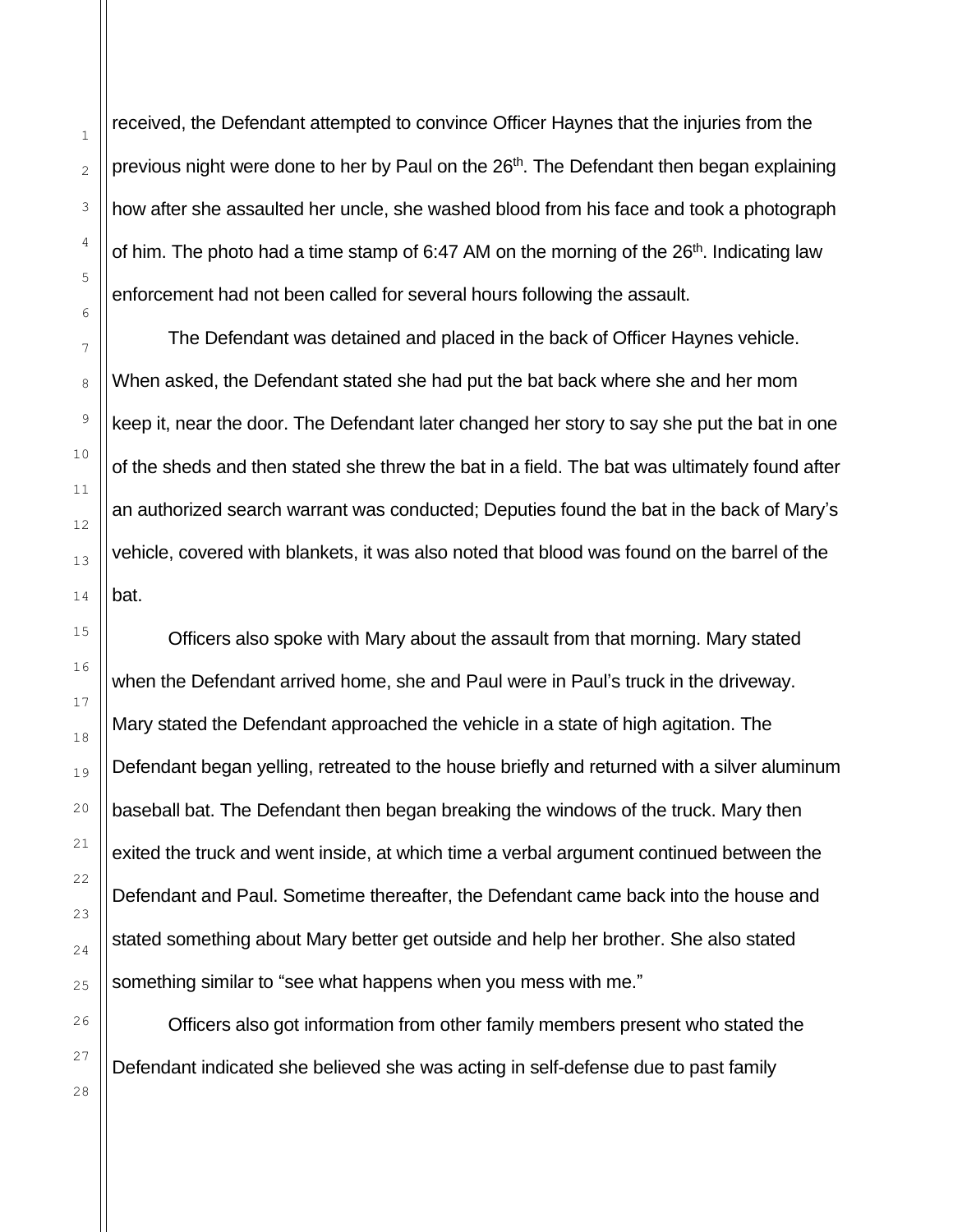member assaults at the hand of Paul. However in a subsequent interview with law enforcement, the Defendant stated only one prior act of violence, which was remote in time and involved Paul attempting to push the Defendant from inside his vehicle. Law enforcement also spoke with a juvenile, L.O.H. who was inside the home during the altercation. L.O.H. stated he observed the Defendant come inside after the assault and change her clothes, returning a short time later to lay down. L.O.H. stated the Defendant told him that Paul had grabbed her by the hair or neck and she responded by striking him with the bat in the head a couple times and the knees.

Officers were able to find clothing in the washing machine, that appeared to be freshly washed and matched the description of clothing worn by the Defendant. Mary told officers that that was strange, as the Defendant does not do her own laundry, never has, but Mary did not put these clothes in the washing machine. Law enforcement believe the clothing was placed in the washer by the Defendant to wash away blood present on the clothes.

Paul was transported via ambulance and while in route to St. Patrick Hospital, he died. It is believed he died of blunt force trauma to the head, his autopsy is scheduled for June 29, 2020.

In a subsequent interview with Detective Sunderland, the Defendant was advised of her Miranda rights and agreed to give a statement. The Defendant stated that on the 25<sup>th</sup>, Paul and Mary had been drinking all day and began arguing with the Defendant. The Defendant got upset and pushed the barbeque over, resulting in her burning her fingers. The Defendant then went on to recall getting treatment at St. Patrick Hospital, but she could not say how she got there or how she returned to her home. The Defendant stated

1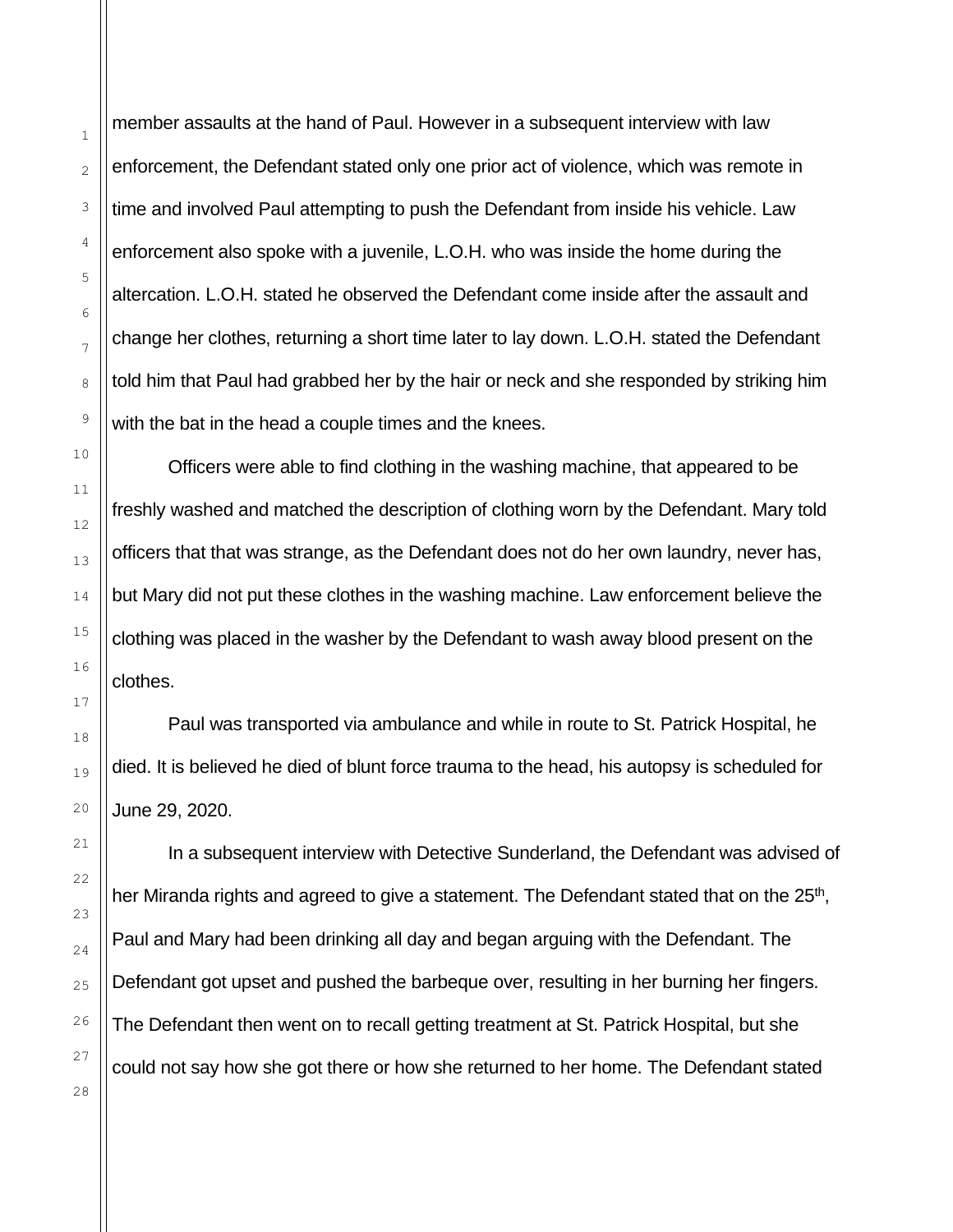the morning of the 26<sup>th</sup>, she found Mary and Paul in Paul's truck and described them as "passed out." The Defendant stated she attempted to get her mother out to help her into the home, but the door was locked. The Defendant stated Paul would not unlock the door, so she retrieved the bat and used the button side of the bat to break the window and take her mother inside.

The Defendant said this angered Paul and he began yelling at her and punched her in the face before strangling her with the bat. The Defendant then stated Mary came out, broke the fight up and took the bat inside. The Defendant then stated she grabbed the bat from the grass to assault Paul, but later stated she must have gotten it inside again, as her mother had taken it in. The Defendant stated she used the bat to hit the Defendant three or four times in the head and stated she yelled "see that is what you get." The Defendant claimed she struck Paul and said "fuck that shit, no man is going to hit me again." The Defendant later changed her story to say that she had hit Paul in the back as he was walking away and then a few times in the head. The Defendant continued to give conflicting accounts of what exactly had occurred, combined with stating she could not remember.

Detective Sunderland spoke to the Defendant about the altercation from the 25<sup>th</sup>, to which the Defendant seemed surprised and stated Paul always tries to protect Mary and reiterated "I don't have to take shit from no men and why should I have to." When asked why she did not call 911, the Defendant stated she didn't think it was that bad. Detective Sunderland told the Defendant it is believed that Paul had laid in the grass for hours prior to receiving aid, the Defendant asked why Mary didn't wake up and call 911.

DATED this 28th day of June, 2020.

28

1

2

3

4

5

6

7

8

9

10

11

12

13

14

15

16

17

18

19

20

21

22

23

24

25

26

27